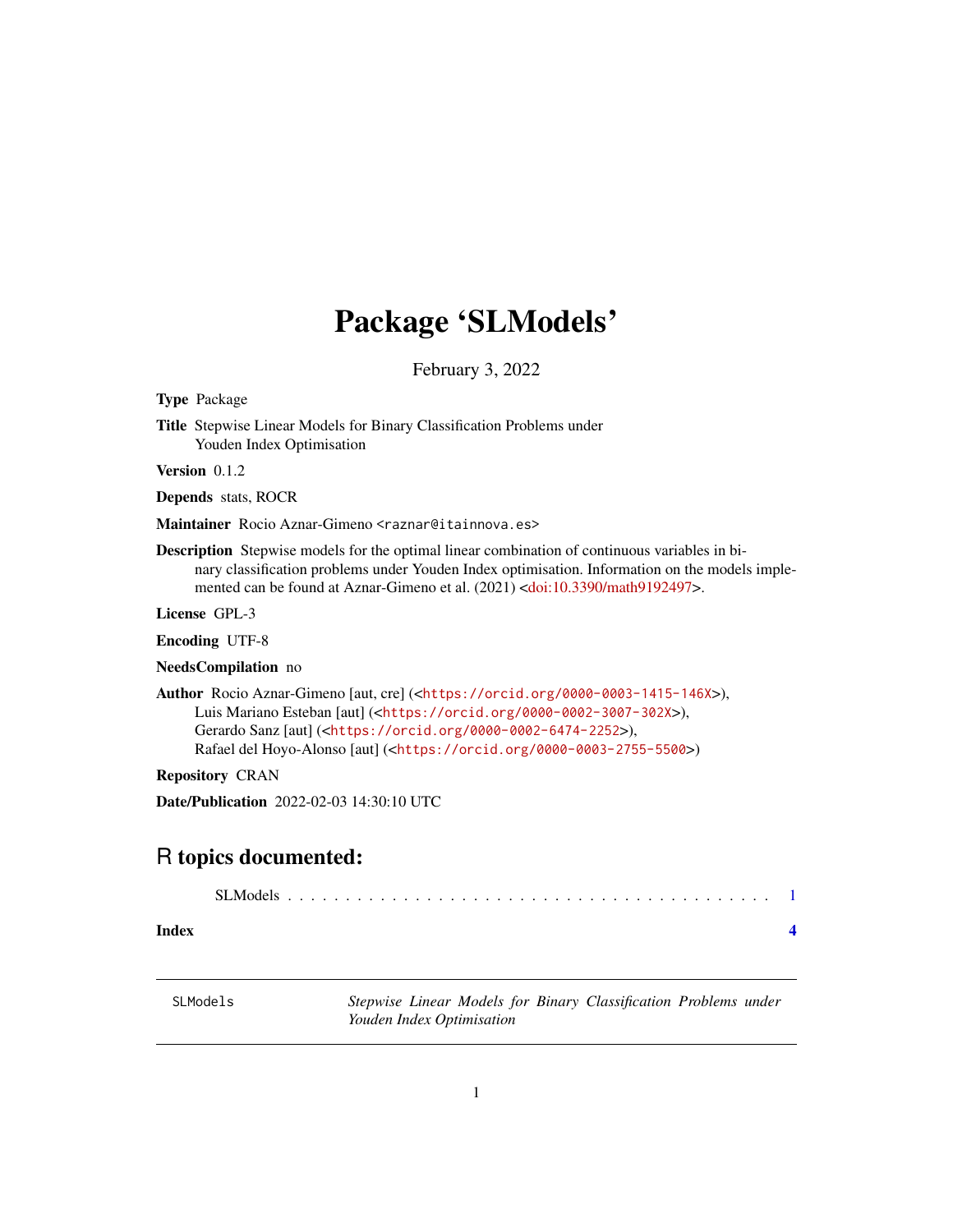#### Description

Stepwise models for the optimal linear combination of continuous variables in binary classification problems under Youden Index optimisation. Information on the models implemented can be found at Aznar-Gimeno et al. (2021) <doi:10.3390/math9192497>.

#### Usage

SLModels(data, algorithm="stepwise", scaling=FALSE)

#### Arguments

| data      | Data frame containing the input variables and the binary output variable. The<br>last column must be reserved for the output variable.           |
|-----------|--------------------------------------------------------------------------------------------------------------------------------------------------|
|           |                                                                                                                                                  |
| algorithm | string; Stepwise linear model to be applied. The options are: "stepwise", "min-<br>max", "minmaxmedian", "minmaxiqr"; default value: "stepwise". |
| scaling   | boolean; if TRUE, the Min-Max Scaling is applied; if FALSE, no normalisation<br>is applied to the input variables; default value: FALSE.         |

#### Details

The "stepwise" algorithm refers to our proposed stepwise algorithm on the original variables which is the adaptation for the maximisation of the Youden index of the one proposed by Esteban et al. (2011) <doi:10.1080/02664761003692373>. The general idea of this approach, as suggested by Pepe and Thompson (2000) <doi:10.1093/biostatistics/1.2.123>, is to follow a step by step algorithm that includes a new variable in each step, selecting the best combination (or combinations) of two variables, in terms of maximising the Youden index.

The "minmax" algorithm refers to the distribution-free min–max approach proposed by Liu et al. (2011) <doi:10.1002/sim.4238>. The idea is to reduce the order of the linear combination beforehand by considering only two markers (maximum and minimum values of all the variables/biomarkers). This algorithm was adapted in order to maximise the Youden index.

The "minmaxmedian" algorithm refers to our proposed algorithm that considers the linear combination of the following three variables: the minimum, maximum and median values of the original variables.

The "minmaxiqr" algorithm refers to our proposed algorithm that considers the linear combination of the following three variables: the minimum, maximum and interquartile range (IQR) values of the original variables.

More information on the implemented algorithms can be found in Aznar-Gimeno et al. (2021) <doi:10.3390/math9192497>.

#### Value

Optimal linear combination that maximises the Youden index. Specifically, the function returns the coefficients for each variable, optimal cut-off point and Youden Index achieved.

#### Note

The "stepwise" algorithm becomes a computationally intensive problem when the number of variables exceeds 4.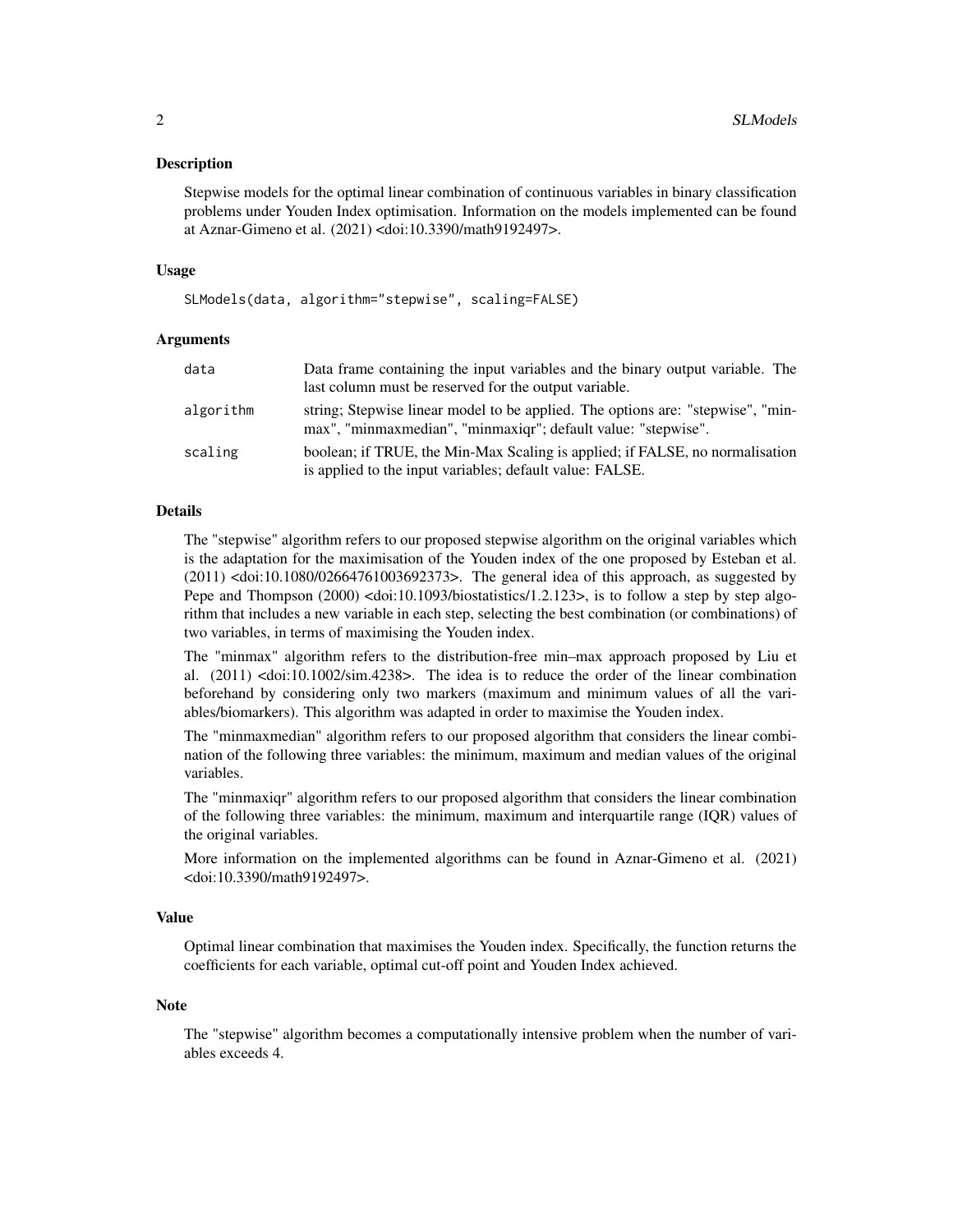#### SLModels 3

#### Author(s)

Rocío Aznar-Gimeno, Luis Mariano Esteban, Gerardo Sanz, Rafael del Hoyo-Alonso

#### References

Aznar-Gimeno, R., Esteban, L. M., Sanz, G., del-Hoyo-Alonso, R., & Savirón-Cornudella, R. (2021). Incorporating a New Summary Statistic into the Min–Max Approach: A Min–Max–Median, Min–Max–IQR Combination of Biomarkers for Maximising the Youden Index. *Mathematics*, 9(19), 2497, doi:10.3390/math9192497.

Esteban, L. M., Sanz, G., & Borque, A. (2011). A step-by-step algorithm for combining diagnostic tests. *Journal of Applied Statistics*, 38(5), 899-911, doi:10.1080/02664761003692373.

Pepe, M. S., & Thompson, M. L. (2000). Combining diagnostic test results to increase accuracy. *Biostatistics*, 1(2), 123-140, doi:10.1093/biostatistics/1.2.123.

Liu, C., Liu, A., & Halabi, S. (2011). A min–max combination of biomarkers to improve diagnostic accuracy. *Statistics in medicine*, 30(16), 2005-2014, doi:10.1002/sim.4238.

#### Examples

```
#Create dataframe
x1<-rnorm(100,sd =1)
x2<-rnorm(100,sd =2)
x3<-rnorm(100,sd =3)
x4<-rnorm(100,sd =4)
z \leq -\text{rep}(c(1, 0), c(50, 50))DT<-data.frame(cbind(x1,x2,x3,x4))
data<-cbind(DT,z)
#Example 1#
SLModels(data) #default values: algorithm="stepwise", scaling=FALSE
#Example 2#
SLModels(data, algorithm="minmax") #scaling=FALSE, default value
#Example 3#
SLModels(data, algorithm="minmax", scaling=TRUE)
#Example 4#
SLModels(data, algorithm="minmaxmedian", scaling=TRUE)
#Example 5#
SLModels(data, algorithm="minmaxiqr", scaling=TRUE)
```